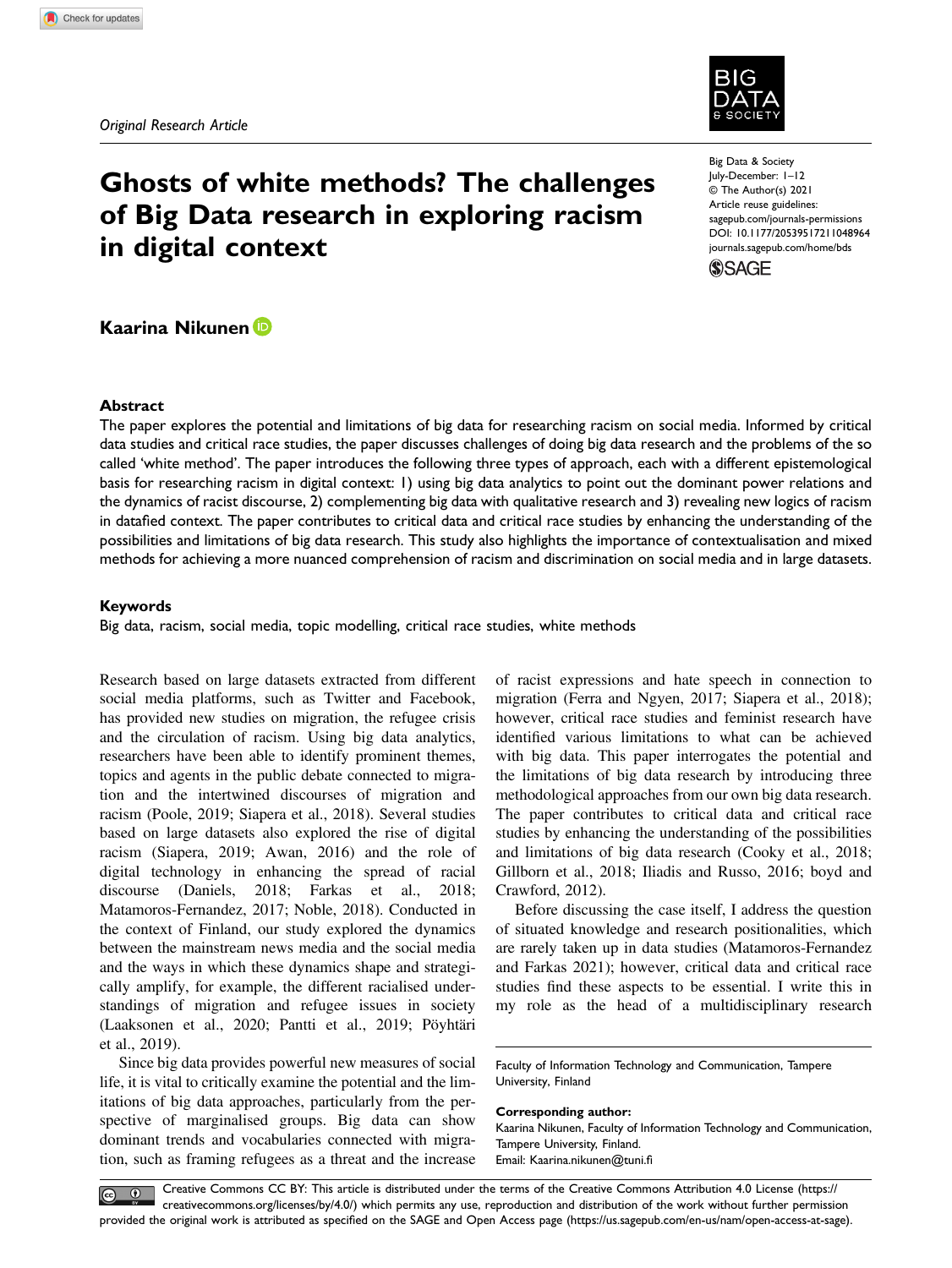project, as an afterthought and reflection of the research process, and as a scholar who has worked several years in the field of migration research and feminist research. As a white woman, who works and lives in a predominantly white Nordic society, I am shaped by my privilege that reflects and limits my research in certain ways. These reflections come out of the attempt to take situated knowledge seriously as part of big data research and to interrogate the attempts to expand the knowledge interest in big data research. In what follows, I discuss the challenges posed by critical data studies and critical race studies to big data methods and then I introduce the case study. The paper discusses these issues in the context of social media studies.

# Critical data studies meets critical race studies

Critical data studies have extensively analysed the various limitations of big data methodologies (Cooky et al., 2018; Crawford et al., 2014; Hargittai, 2015; Trottier, 2014). Datasets are always historical, constructed and laden with political and ethical values (Metcalf and Crawford, 2016). Metcalf and Crawford call for more nuanced and ethical research processes and for a better understanding of the multiple ways in which big data processes can cause not only individual but networked harm (Metcalf and Crawford, 2016, 2–3).

Topics that concern marginalised groups or experiences of discrimination and racism pose particular challenges for big data research. As many scholars have pointed out, although large social-media datasets are often considered to represent the general public, in fact social-media data emphasise the contributions of those actors who are active and in powerful positions on social-media networks (Cooky et al., 2018; Kennedy and Moss, 2015). Also, different social-media platforms have different users. For example, in various national contexts, Twitter has been the platform favoured by influencers, politicians, journalists and activists (Wojcik and Hughes, 2019; Larsson and Moe 2011; however see Brock, 2012; Sharma, 2013; Clark 2020), whereas some populations are underrepresented in most social media. In other words, the demographic and socioeconomic factors matter when choosing social media sites for analysis (Hargittai, 2015). This is not a particular problem if these limitations of and biases in selection are clearly acknowledged. Illustrative of this point is the Great British Class Survey conducted by Burrows and Savage (2014) through a BBC-hosted online platform. The authors reflect on how big data gathered via social media provided self-referential performativity indicators to educated upper and middle classes by functioning as a new mirror in which to look at themselves. Other, more marginal populations appeared as 'ghostly' or invisible figures in this research (Burrows and Savage, 2014, 4). Critical race scholars argue that quantitative analyses,

such as big data analysis, lack a critical race-conscious perspective and tend to repeat existing racial inequalities and to disguise or even normalise racial inequity (Gillborn et al., 2018). Minorities get easily lost in big data analytics, and rather than ignoring minorities in big data, researchers could focus on 'the statistical outliers' or complement big data with qualitative approaches to make up for the biases (Crawford, 2013; Welles, 2014).

The 'loss of meaning' is another recurring problem in big data analysis on social media. Big data is extracted from its context, and, therefore, the contexts of the meaning, understanding and practice cannot be read from the data (Hand, 2014, 15; Baym, 2013; Andrejevic 2020). In other words, what is left out in big data analysis is crucial for understanding the nature of the data and the contexts in which the data were produced. From the perspective of critical race studies, pointing out how the meanings of race and racism are produced in particular discursive fields is critical for identifying the manifestations of racial closure, a process that has important implications for interpreting data (Bulmer and Solomos, 2004, 9). For example, Gillborn et al. (2018, 173) showed that when race was taken as a prior category, racist patterns of inequality (failures in education, criminal prosecution, etc.) were often interpreted as being caused by ethnic origin, whereas critical race scholars explored the ways in which these patterns and outcomes were connected to structural racism. A lack of such contextual understanding of data or sensitivity to complex and multifaceted experiences can result in unproblematic collation of racialised subjects with socially problematic behaviour (Gillborn et al., 2018). This tendency is evident in much of the research on race in the social sciences that focuses on social problems and crime. Large datasets can further stigmatise groups by means of categorisations and profiling connected to credit-worthiness or criminal justice (Richardson et al., 2019; Zook et al., 2017). Gangadharan (2012) pointed out that big data practices and algorithmic profiling impact the political freedom (racial profiling), economic well-being (redlining) and health (medical profiling) of people from different social classes and circumstances.

Bonilla-Silva and Zuberi (2008) use the terms white logic and white methods to describe the tendency to fortify racial inequalities via research design. These concepts refer to the dominance of whiteness in the social sciences, as part of the social structures that reproduce white privilege (Frankenberg, 1993). Bonilla-Silva and Zuberi argue that for a long time, the social sciences have been numerically, logically and methodologically led by white male scholars. White logic refers to 'a context where white supremacy has defined the techniques and processes of reasoning about social facts' (2008, 17). It refers to the basis of the techniques used to analyse empirical reality and the basis of the reasoning used to understand society. They argue that white logic assumes objectivity and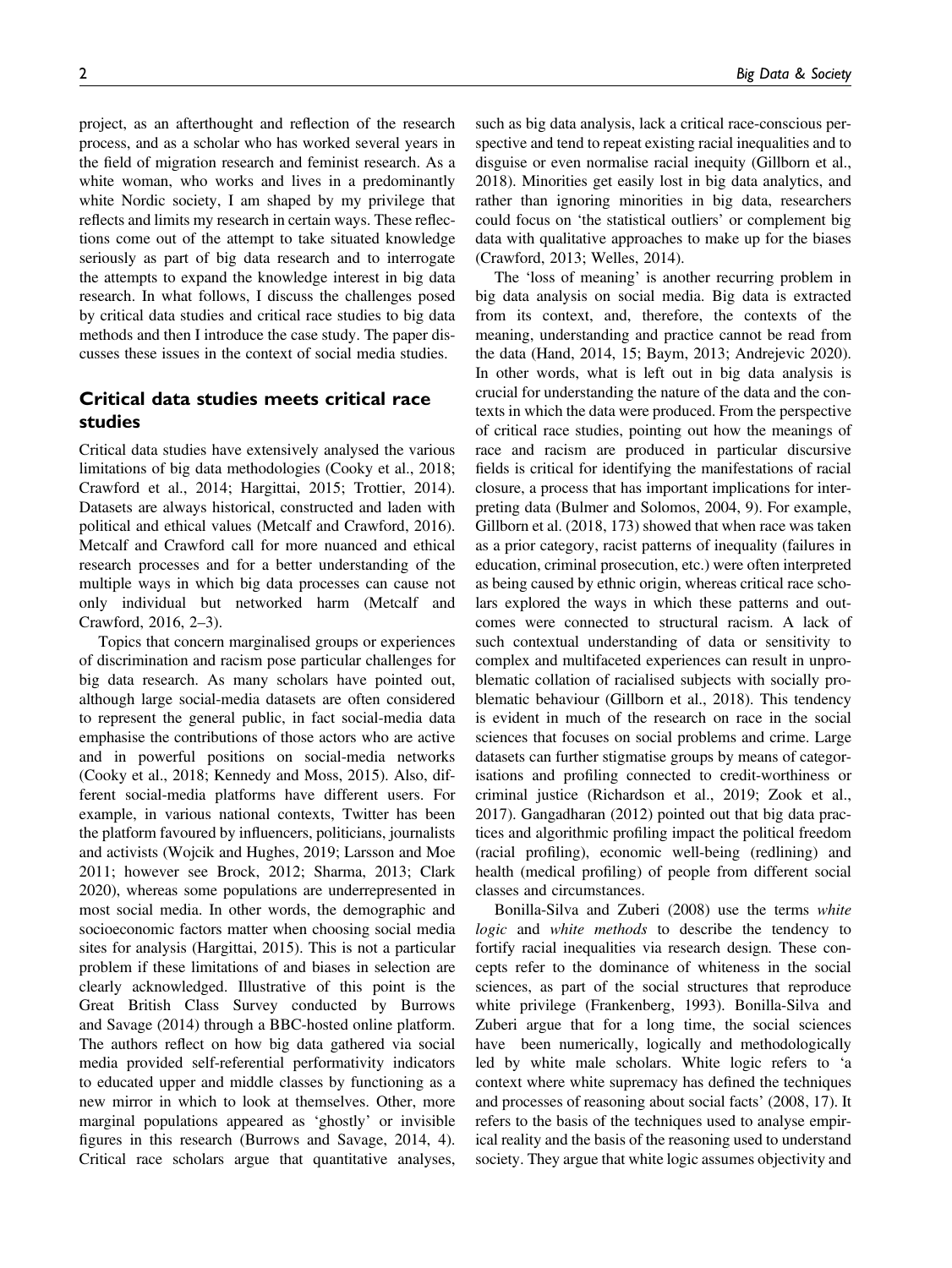is the anchor of Western imagination, granting centrality to the knowledge, history, science and culture of the predominantly white world and experience. Bonilla-Silva and Zuberi describe white methods as the practical tools that are used in empirical research that reproduces racial inequality and stratification. The argument by Bonilla-Silva and Zuberi points out whiteness as a norm that dominates the contexts where research is done.

Whiteness can be approached as a structural position rooted in history of colonialism, imperialism and capitalism (Du Bois, 2003; Garner, 2007; Lipsitz, 2006). Central characteristics of whiteness is the way its' discriminatory power is not recognized by white people or the advantages gained from being white are not identified (Dyer, 1997). These advantages are maintained through norms, traditions, and institutions. Daniels (2015) argues that such normative whiteness is an essential part of technology industry with white leadership, racial inequalities and ideology of colorblindness. Consequences of such normative whiteness become illustrated in examples of technology design where white face and skin are set as default (Benjamin, 2019; Buolamwini and Gebru, 2018; Constanza-Chock, 2020).

Similarly, Chakravartty et al. (2018) and Ng et al. (2020) demonstrate that the field of communication studies is dominated by the ideology of white supremacy: non-white scholars continue to be under-represented in communication studies. These inequalities are not only connected to methods but are re-enacted in citations, editorial positions, publications and conferences, reflecting the histories of colonial power, especially among Western academia, and the dominance of the English language (Ng et al., 2020; see also Hedge and Shome 2002). These imbalances in research are furthered by the data divide: technology companies have become increasingly data rich, whereas activists, associations and researchers in public institutions have few possibilities to work with similar datasets (boyd and Crawford, 2012). Furthermore, data require resources and the ability to unravel black boxes and designs to create new approaches. This is often possible only for scholars doing research in wealthy Western universities or institutions (boyd and Crawford, 2012; Cooky et al., 2018, 9; Crawford et al., 2014).

Whiteness, as constructed and multifaceted positionality (Garner, 2007) operates in different ways in a range of national, social and racial contexts. In the Nordic countries whiteness appears as pervasive social reality that has been historically strengthened with race science (Andreassen, 2014). While in contemporary multicultural societies Nordic whiteness is increasingly contested, it is an integral part of the societies and academic life taking shape in colour blindness (Ahmad, 2020; Hübinette and Tigerwall, 2009; Keskinen, 2018; Lundström and Teitelbaum, 2017; Rastas, 2007). As argued by Rastas and Seye (2018, 4) 'in predominantly white social spaces, racism and antiracism are often still understood as issues that concern only non-white people and other racialized minorities'.

When discussing the shortcomings of traditional methods for understanding racial experiences and inequalities, Bonilla-Silva and Zuberi (2008) state that 'if we begin with a racially biased view of the world, we will end with a racially biased view of what data have to say'. The knowledge that is based on the behaviour of dominant groups tends to lead to knowledge that reproduces that order. Mohanty (2003) echo this notion by arguing that, if we form our understanding of a just society on the basis of the experience of the privileged, we are not likely to recognise the structures that further inequalities, whereas the experience of the marginalised 'allows for a more concrete and expansive vision of universal justice' (Mohanty, 2003, 510).

The understanding of big data as an automated process that supposedly produces 'neutral' data for public institutions, policy makers or markets, without questioning the composition of the data and its contexts, invisibilities and origins, indicates the practices of white methods. This does not mean that big data is automatically 'white method' but adheres to contexts (technology studies and industry) and practices (de-contextualization, correlation) that can consolidate existing ideology of colour-blindness and be incapable of addressing issues of race and racial inequality (Daniels, 2015). In other words, researchers should carefully consider the ways in which big data research may contribute to racial inequalities and discrimination and explore the means to challenge this. This also means exploration of construction of whiteness in research contexts (Du Bois, 2003).

What are the ways to challenge white logic and white methods? Critical race studies and feminist theory grant epistemic power to experience as a source of knowledge in order to produce transformative knowledge in the interest of social justice (Cooky et al., 2018). Particularly for marginal groups, sexual minorities, and ethnic and racial minorities, the ability to bear witness, to provide evidence from experience, has been an important way of shedding light on lived inequalities shaped by structures of discrimination. Essed (2004) argue that the people who experience racism can produce knowledgeable insight into how racism manifests itself in everyday life. Therefore, it would 'make sense to listen to what ethnic minorities have to say, to explore through probing and questioning what life felt like in white dominant society, to see dominant society through the eyes of those who were considered not to belong, not to be part of the norm' (Essed, 2004, 125). This is a way to 'upset' something that has been taken for granted (Scott, 1991). At the same time feminist theory has problematized the essentializing force of experience and the way it can operate as a category. Scott argues that while experience can make individuals as the starting point of knowledge, it can also naturalize their categories as black,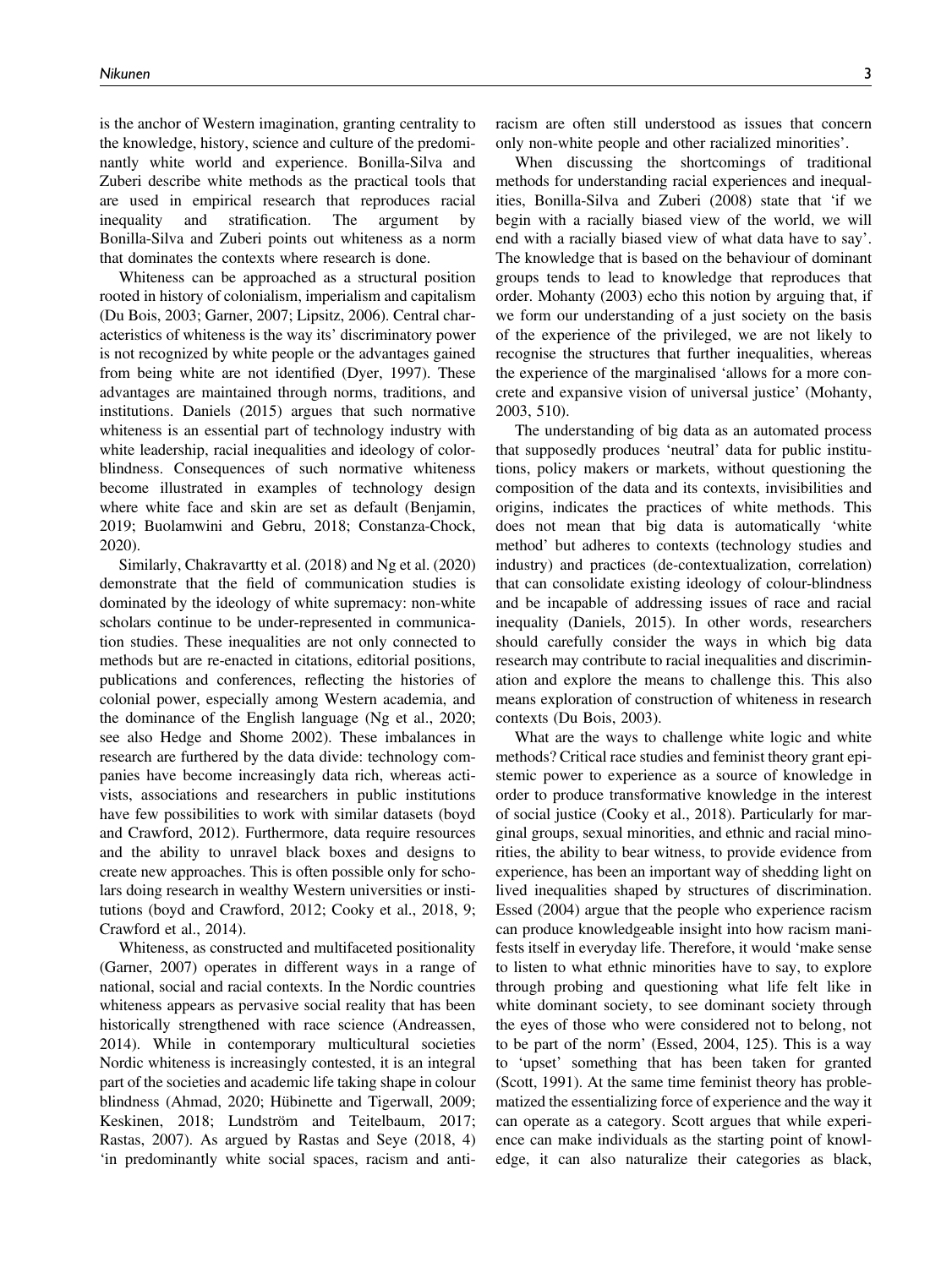white, heterosexual, homosexual etc. (Scott, 1991, 782). To avoid this Scott proposes that experience should not explain but, rather, create space for reflexive interrogation (2001). Scott's work is critical of homogenizing identity categories (discussed as fantasy scenarios) and argues the need for exploring their diffractions, variations and differences. In other words experience of inequality is different within and across different contexts and groups.

To bring together the ideas by Bonilla-Silva & Zuberi and Scott, the methodological challenge is therefore multifaceted: to be able to uncover the contexts of dominant whiteness in big data research design as well as ability to address the complexity of inequalities connected with multiplicity of identities and experience. As pointed out by McCall (2005) intersectional complexity is difficult to capture through traditional social scientific methods and requires combination of approaches.

Such space can emerge in contextualized research that identifies the complexities of knowledge production and experience, focusing on the processes where categories and inequalities connected to them, are being produced, experienced and resisted (McCall, 2005): 'Different contexts reveal different configurations of inequality' (McCall, 2005, 22).

To address these challenges, I introduce our research project Racisms and Public Communication in the Hybrid Media Environment (Hybra) Based on the experiences of our project, I identified the following three approaches to explore racism in the context of social media with big data: 1) using big data analytics to identify the dynamics of how racist discourse is produced online 2) complementing big data and going beyond big data via qualitative approaches and 3) using big data to question or reform the infrastructures that foster hate and racism – in other words, questioning the databased logics of racism and discrimination. At the end of the paper, I discuss lessons learned from these different approaches and ways to enhance big data research with insights from critical race studies and feminist scholarship.

## Big data analytics of racist discourse

Hybra research project focused on racist discourse and the dynamics of the refugee debate in Finland. Hybra was funded by the Academy of Finland as a consortium of three universities, with researchers from media studies with expertise in migration and critical race studies, social sciences and computational science. The multidisciplinary nature of the project was both its strength and the main challenge. The scholars with significant experience in racial and migration studies had very little expertise in big data research, whereas the computational scientists were not familiar with critical race studies or migration research, although they had expertise in social sciences.

The research project was born in a politically tense situation in Finland with growing public expressions of racism and rise of the anti-immigrant movement. While political groups with openly anti-immigrant agenda had been organizing from early 2000s on, the so-called European refugee crisis<sup>1</sup> in 2015 intensified public debates and increased racism towards migrants particularly from the Middle East and the African continent. The anti-immigrant movement targeted strongly all asylum seekers, however anti-Black racism is unquestionably also part of the society<sup>2</sup>. According to European survey on the experience of racism among African immigrants and descendants of African immigrants in 12 European countries, prevalence of racist harassment was the highest in Finland (EU-Midis, 2018).

The researchers in the group shared concern over the increased racism in Finland and saw this project as a way to explore its dynamics and influence on society. In this sense the researchers were in accordance, however some were more actively engaged in anti-racist activism than others. Building a common understanding of the key concepts, understanding the definitions of race and racism and figuring out how to use big data to meaningfully explore these questions required time and many conversations.

Our aim was to explore the emergence of racist discourse in public debates during the refugee crisis. To achieve this, we wanted to look at the public debates on migration and refugee issues by using large datasets to get a bird's-eye view of the phenomenon. This seemed like a great opportunity to disclose the dynamics of spread of racist discourse that we had encountered in our previous work in smaller qualitative settings. The focus was on spread of racist discourse, rather than on the experience of it, which seemed logical and timely. To be honest, we were all excited about the opportunity to conduct this research that was first of its kind in Finland. However, looking back, foregrounding the spread of racism over experience of it can also be derived from our own positionalities as scholars who had no first hand experience of racism.

The research team was all white, which is not exceptional in Finland, actually, it is more of a rule in academic projects. This reflects whiteness as a structural discriminatory power in the Finnish academia and illustrates concerns raised by Bonilla-Silva and Zuberi in terms of white logic. The small number of non-white academics cannot be explained by demographic factors alone, not even in predominantly white societies, such as Finland. Structural racism inevitably affects study choices, career paths and researchers' work opportunities (Rastas and Nikunen, 2019). In one of our early discussions, one of the researchers addressed this problem of not having any non-white scholars in the team. While this was acknowledged as a limitation, it was not really addressed until later in the process. I return to this question after introducing the case study.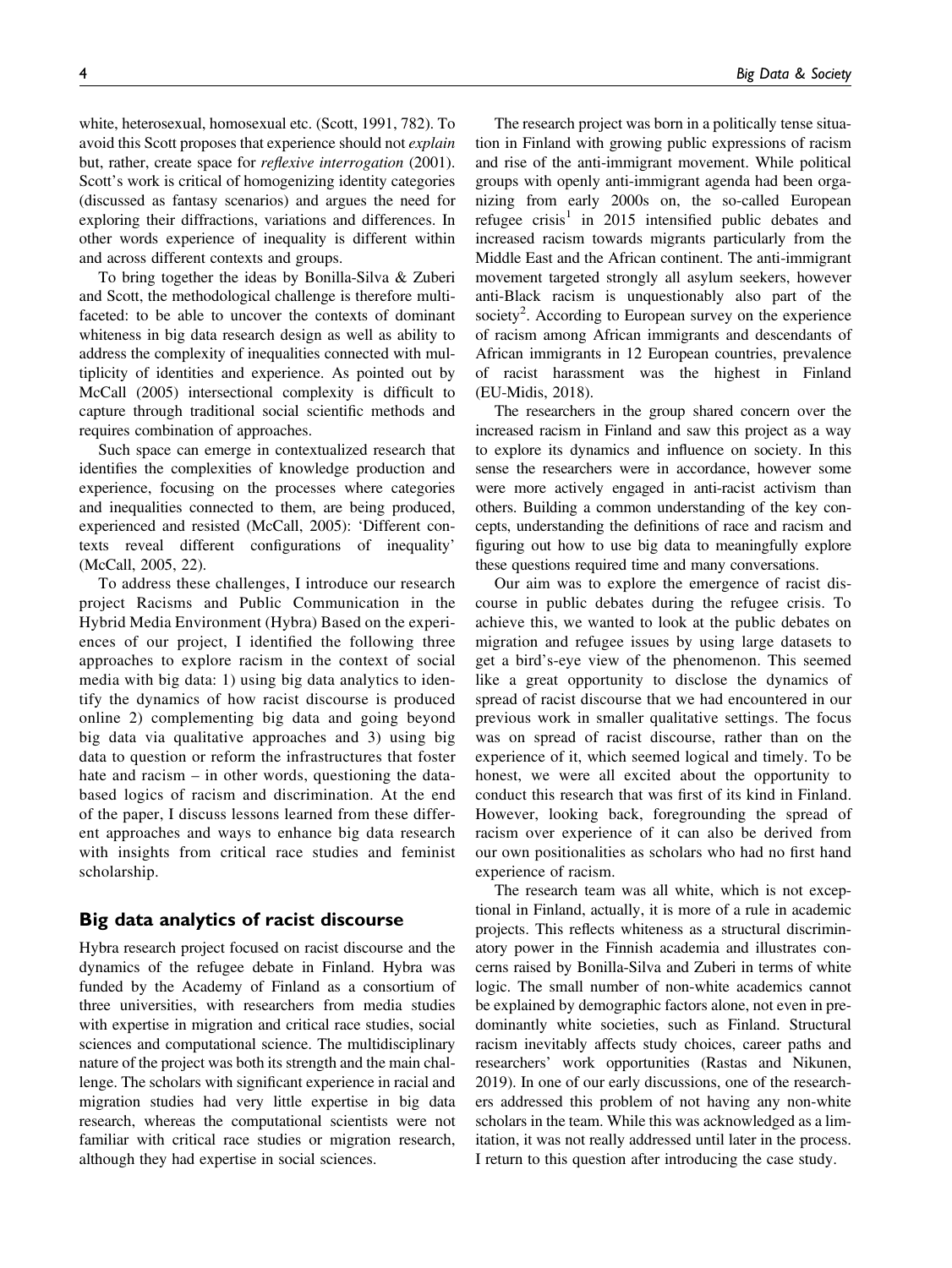At the time, topic modelling was gaining popularity as an accessible method to be applied to large datasets. Despite coming from different research traditions, we found topic modelling to be a method we all understood. Therefore, we conducted two case studies using latent Dirichlet allocation (LDA) (Blei, 2012), an increasingly popular method in the humanities and the social sciences for studying textual data (e.g. Jacobi et al., 2016). Both case studies had their strengths and specific problems.

The first study investigated the refugee debate in Finland by identifying the patterns, dominant agents and dynamics between the news media and the social media during the so-called refugee crisis. As we were looking for ways to explore the dynamics of the refugee debate in Finland, we combined different approaches with topic modelling, such as hyperlink analysis and network analysis, to see what big data might show us. These decisions reflect both the uncertainty and expectations that are, perhaps, typical of many big data projects, in which researchers rely on technology-based empiricism (Mazzocchi, 2015), collect the data and hope to find something (Nelimarkka, 2021; Laaksonen et al., 2020).

The data were collected from Finnish news media, social media and online discussion forums consisting of 27,504 online news articles and 1,082,815 unique messages from a variety of social-media platforms, including Twitter, Facebook, Instagram, Google Plus and YouTube, and hundreds of Finnish online discussion forums and thousands of blogs provided by Futusome (Pöyhtäri et al., 2019).

For the social-media data, the final analysis was based on 58 topics that seemed to have the highest relevance to the refugee debate or the broader discussion on immigration. For the news-media data, we identified 38 topics relating to the refugee and migration debates. Previous experience in migration research provided valuable insight when interpreting the topics and grouping them thematically (Isoaho et al., 2019).

We found that both in the news media and on the social media, refugee issues were connected with negative connotations; however, the social-media debates had overtly negative, anti-immigrant framings that were characterised by racist discourse, hostile expressions and negative stereotypes. Crime (allegedly committed by asylum seekers and other immigrants) was a prevalent theme both in news media and on social media, but the social-media debates were characterised by an anti-immigration stance, with a focus on the increasing number of sexual assaults and other crimes allegedly committed by asylum seekers (Pöyhtäri et al., 2019).

To further understand the relationship between the refugee discussion and the wider media ecology, we analysed hyperlink sharing on different platforms. On Facebook and Twitter, news was used to provide contextual background or positive views on the refugee crisis, whereas on discussion forums (particularly Suomi24 and Hommaforum), the news and news-like content was mostly circulated to spread negative views motivated by anti-immigration ideology. The tendency to share content from alternative media with an anti-immigrant stance was evident (Pöyhtäri et al., 2019).

This case study was not ideal because we did not develop the conceptual approach to the research question but, instead, tried different approaches to data. While topic modelling provided convincing results, such results were not necessarily novel in migration research. However, the hyperlink analysis opened up an interesting view regarding traces of manipulation and purposefully circulated content on social media, but due to time and resource constraints, this approach could not be explored further.

Overall, the study confirmed discoveries from previous research (dominant frames of threat, crime and management) and what had been observed in various qualitative studies (Chouliaraki and Stolic, 2016; Nikunen, 2019a; Van Dijk, 1991; van Leeuwen and Wodak, 1999; Horsti, 2008). The big data approach enabled us to 'verify' how crime-related issues are purposefully connected to refugees and how the hybrid media environment is used by antiimmigrant groups. This finding reflected the contemporary socio-historical climate, characterised by the rise of populism and the intensifying debate over immigration with racist undertones in the digital-media context. In the end, we saw the racist undertones and the networks emerging in our data, but to understand the dynamics of racism, we should have taken more time to connect the main concepts and theories of digital racism with the code and its work. Developing a more integrated combination of computational and qualitative approaches would have required much more time from the whole research team. Several issues prolonged the process and kept our attention in technical matters. For example, gathering data in machine-readable form required several negotiations with the leading national newspaper. Concerns over the access of data and challenges to understand it, felt urgent and took time from developing more integrated approaches.

The second case study evolved more gradually. We had several discussions on the object of research, reaching the understanding that racism cannot be approached as a fixed thing that we can capture using big data; instead, we decided to turn the research question around and investigate how racism was understood and discussed in public. The idea was to 'map macro-level discursive contexts in which racism is discussed in Finnish news media and online discussion forums by using topic modelling' (Pantti et al., 2019). This time, the social-media data was well known existing academic database, also used in previous research. The social media data comprised the Suomi24 discussion forum (Lagus et al., 2016). Due to its size, the forum can be considered a significant platform in the Finnish mediascape even though it has lost popularity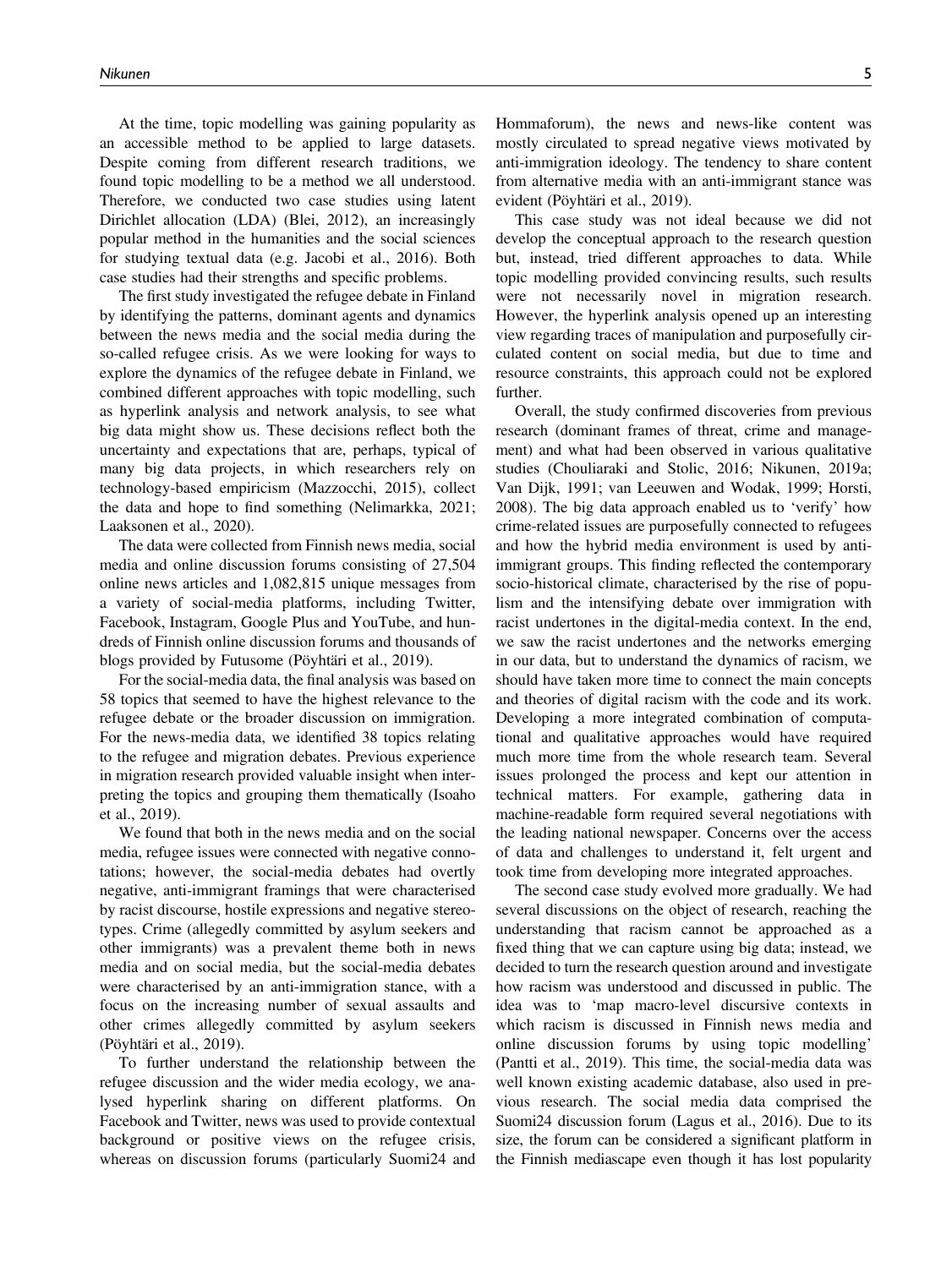er and the set of the set of the set of the set of the set of the set of the set of the set of the set of the s<br>Also set of the set of the set of the set of the set of the set of the set of the set of the set of the set of

in recent years. The data consisted of 5262 news items and 113,410 social-media posts. Again, we conducted topic modelling with 86 initial topics. After excluding incoherent and nonmeaningful topics, we ended up with 51 topics. We then organised the remaining manually validated and labelled topics into higher-order categories to show the overall discursive contexts in which the term 'racism' was used in the Finnish media. Our analysis yielded 13 different categories.

The study showed that the discussion of racism on the online forum was predominantly employed by the supporters of the Finns Party and the anti-immigrant movement. For example, the strategy of reversing the victim–oppressor positions, typical of populist right-wing rhetoric, was highly prominent. The Finnish-speaking Finns were positioned as the racialised others in opposition to the Swedish-speaking minority population. Individual topics represented different perspectives on this victimised collective identity, such as 'language racism' referring to Swedish as a mandatory and official language in Finland. The dilution of the term 'racism' in the Finnish public discourse was evident, with terms such as 'age racism', 'obesity racism', 'ugliness racism' and 'health racism' (Pantti et al., 2019). Overall, the study demonstrated that different topics were framed differently in the online forum and the news media. Individual stories about the experiences of racism by people of colour in Finland were mostly addressed in the context of news on anti-racist campaigns. By contrast, on the discussion forum, the notion of racism was both de-historicised and re-historicised by expanding its meaning to include reverse racism and producing new expressions. This finding echoed previous studies that discussed how racism takes on a variety of forms, finding new vocabularies and appearing to be debatable (Bulmer and Solomos, 2008; Song, 2014; Titley, 2019). It also illustrated the mobility of racism that cannot be captured and fixed in a simple way.

Both studies were able to demonstrate how right-wing populist ideology and actors are using the social-media environment to circulate racist discourse. This is done by connecting refugees and asylum seekers with crime and threat, often using unconfirmed sources and denying accusations of racism while appropriating reverse-racism discourse to accuse the elite and the media of discriminating white Finns. In both cases, there were biases in the data that limited the research and caused epistemological problems that critical race studies have pointed out and that need to be acknowledged.

## The first approach: addressing the bias

In the first case, the social-media data were provided by a data-analytics firm. As the data were collected by an external company, we were faced with the classical black-box problem: we could not be entirely certain of how the data

were collected and what they consisted of. In the second case, the social-media data, though vast and collected by our team, was hardly representative of the general population or even the social-media discussions in general. Suomi24 used to be widely popular among the Finnish population but has become known for uncivil discussions around migrant issues. According to the latest user survey, middle-aged males make up the largest user group on Suomi24 and this population group is also active in the anti-immigrant movement (Harju, 2018). These limitations were acknowledged but not really discussed. How does this bias shape our understanding of the discussions on racism or refugee and migration issues? What does it mean that the agents talking through our data are telling us a story that emphasises crime and threat in the context of refugees and migrants and speaks about reverse racism and discrimination of white Finns?

The landscape painted by this research approach raised various ethical and epistemological issues. Ethically, it is crucial that while trying to explore digital racism, we should also try to avoid re-circulating racist stereotypes and perceptions through our research. Focusing on the racist discourses produced by hateful groups may inadvertently give visibility and power to these discourses, and while this is often unavoidable, it should be minimised. Furthermore, epistemologically, we should try to unpack the structures of racial inequalities rather than embrace them. Focusing on the mainstream media and the platforms with a strong presence of anti-immigrant and right-wing populist groups does not exactly challenge the structures that feed and host racial inequalities and racist discourses.

In terms of understanding the experience of racism in the context of migration, large datasets from social media are not necessarily helpful as minority groups tend to be invisible in big data (Welles, 2014). Even if research can demonstrate the ways in which anti-immigrant ideologies spread in the public debate, the crucial question to ask is this: are these the actors that we want to focus on, when we are exploring a phenomenon such as racism? Leaning on these datasets, we inadvertently emphasised the connections between racialised subjects and crime, and focused on views of anti-immigrant groups. Even though this was done with a highly critical approach, it seemed evident that we needed to expand our exploration to include experience of and response to racism among and with racialized minorities.

Clearly, the research design would have benefitted from a team accompanied by scholars of colour, right in the beginning. This could have impacted the approaches and choices made, for example what questions to ask, which platforms to explore and how. It is likely that scholars of colour would have had better capacity to identify and challenge approaches that operate on white context. This is not only about recognizing limitations (that can often be expressed in tokenist way) but a deeper question of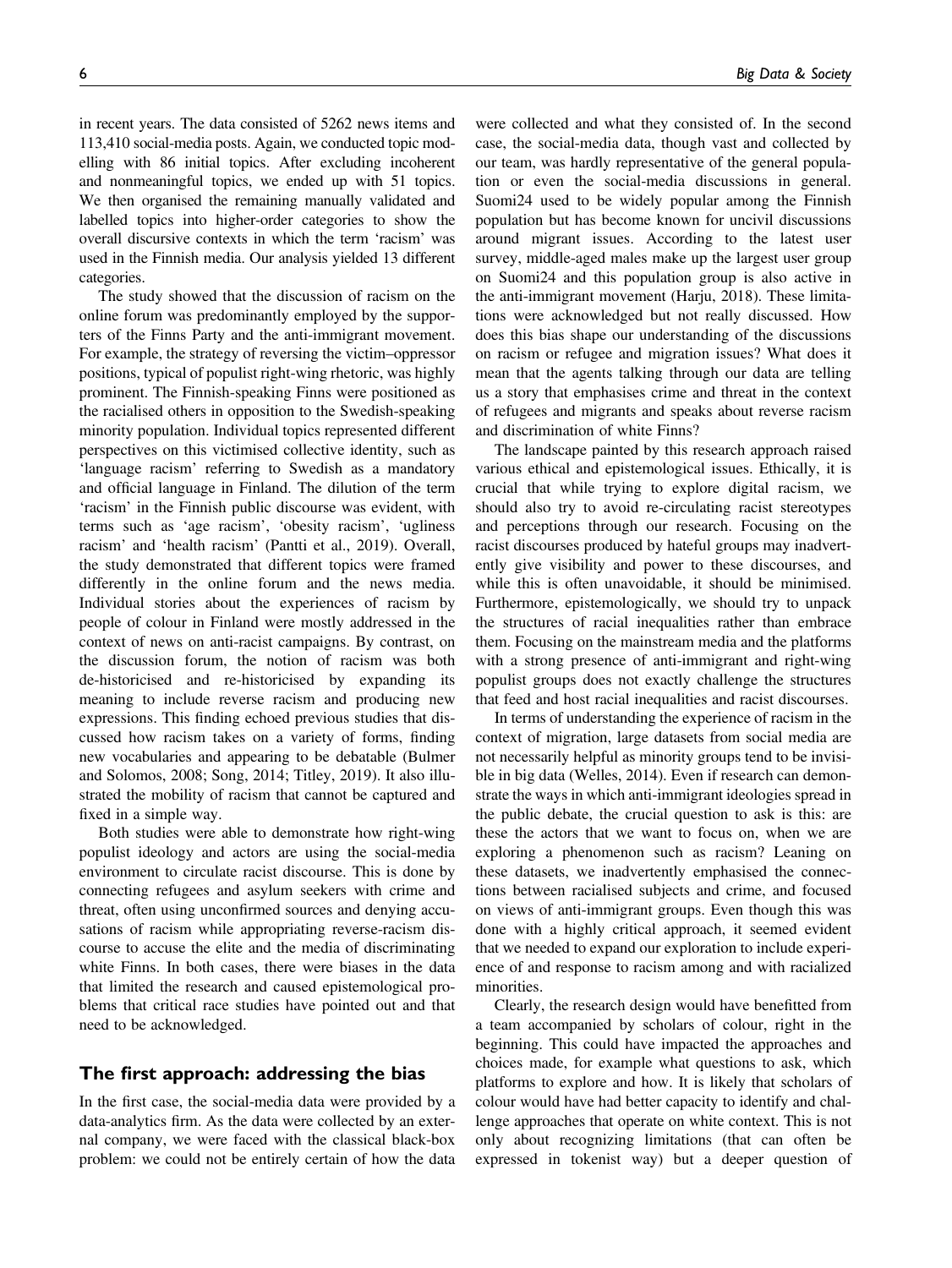epistemological value of multiple perspectives in research and central in countering white logic, as argued by Bonilla-Silva and Zuberi (2008). Actually our research setting in many ways illustrates how white logic works in academic institutional setting. As often is the case in externally funded research project, the pressure to produce results and publications can override the focus on developing and re-thinking research approach. Most members of the team were early career scholars in precarious, temporary positions who had additional pressure to to publish and meet the criteria of possible university posts. These structural aspects that favour speedy publishing and straight forward research settings, influence the research process and knowledge production profoundly. Working in an academic environment that is predominantly white and operate as colour-blind, limits capacity to identify how whiteness works. The choices made in the research project, were shaped by all of this: the combination of researchers' positionalities as white scholars in predominantly white universities, the challenge and excitement of big data methods, the sense of urgency to produce results and publish, as well as the difficulty to create time for re-thinking the research setting.

Informed by feminist and critical race research, we understood that in the next phase of the research we should include more proactive approaches in finding the spaces of experience and agency of racialised subjects. This insight didn't just land on us suddenly. Rather, it was an underlying sense of something that was missing in our approach. This sense was perhaps felt most strongly by those researchers who had prior experience in qualitative and participatory research, however, also the computational scientists of the team shared and supported the need of multiple methods. During this time new collaborative research projects on racism and anti-racist activism were established in Finland. Collaborations and exchanges with scholars of colour such as Leonardo Custódio, highlighted the relevance of experience and agency in researching racism. Custódio was invited to introduce their anti-racist work in ARMA alliance, that has developed participatory research practices and contributed to the anti-racist struggles with workshops, film and book productions (Custódio and Gathuo, 2020). In addition, British scholar Francesca Sobande was invited to introduce her work on experiences of Black people on digital racism to a public seminar and she contributed to a special issue on digital racism (Sobande, 2021). This work put our own approaches in perspective and showed how knowledge from experience may open up new insight to big data research.<sup>3</sup> Strong focus on knowledge from experience in understanding racism was also present in art exhibition 'African presence in Finland' as well as in Afroeuropean conference organized in Tampere that pointed to the same direction in research (Rastas, 2020).

However, combining approaches from such qualitative and ethnographic research with big data studies was far from simple since they seemed to operate on different epistemological grounds. Focus on experience required stepping away from big data analysis, expanding the investigation as suggested by Crawford (2013) and combining big data with ethnography or interviews – that is, not just confirming what we see in the data but complementing data sources with qualitative research. This is what I identify as the second approach: complementing the data with interviews and case studies to account for a different angle regarding the circulation of racist discourse than what came out of big data research.

# The second approach: complementing data with experience

To expand the big data approach regarding public debate, we focused on cases where migrants and refugees actively challenged the anti-immigrant discourse circulating on social media and mainstream media. The first case study focused on the Once I Was a Refugee social-media campaign on Facebook and Twitter (#ennenolinpakolainen). The study included an analysis of the campaign and interviews with the campaign's founder and participants.<sup>4</sup> The study adopted a multi-sited approach, using interviews and digital ethnography to investigate both the patterns and the meanings of the campaign, with 175 postings by mostly people of colour who arrived in Finland as refugees. The campaign provided space for counter-narratives that questioned the stereotypical representations of refugees and the growing racist discourse in the public. The study revealed frustration regarding the stereotypical and racist discourse that people who are non-white experience on a daily basis in Finland (Nikunen, 2019b). Therefore, the study focused on the everyday struggles with racism and the affective circulation of hate and fear through the media and social media debates. By means of the campaign, individuals could counter the claims that refugees are useless and threatening non-humans – claims that were circulating in the public domain. The participants also experienced vulnerabilities caused by digital visibility. Many of them contemplated how their participation would put their family members at risk of hostile attacks or expose information that could be harmful to them. This reflected the complexities that come with the social-media context, algorithmic power and oppositional audiences. For people in vulnerable positions, the way social media platforms collapse multiple contexts and complicate profile management or restrict audiences can be particularly risky (Marwick and boyd, 2010).

The case concerned an emerging network of anti-racist activism in Finland that was forming outside existing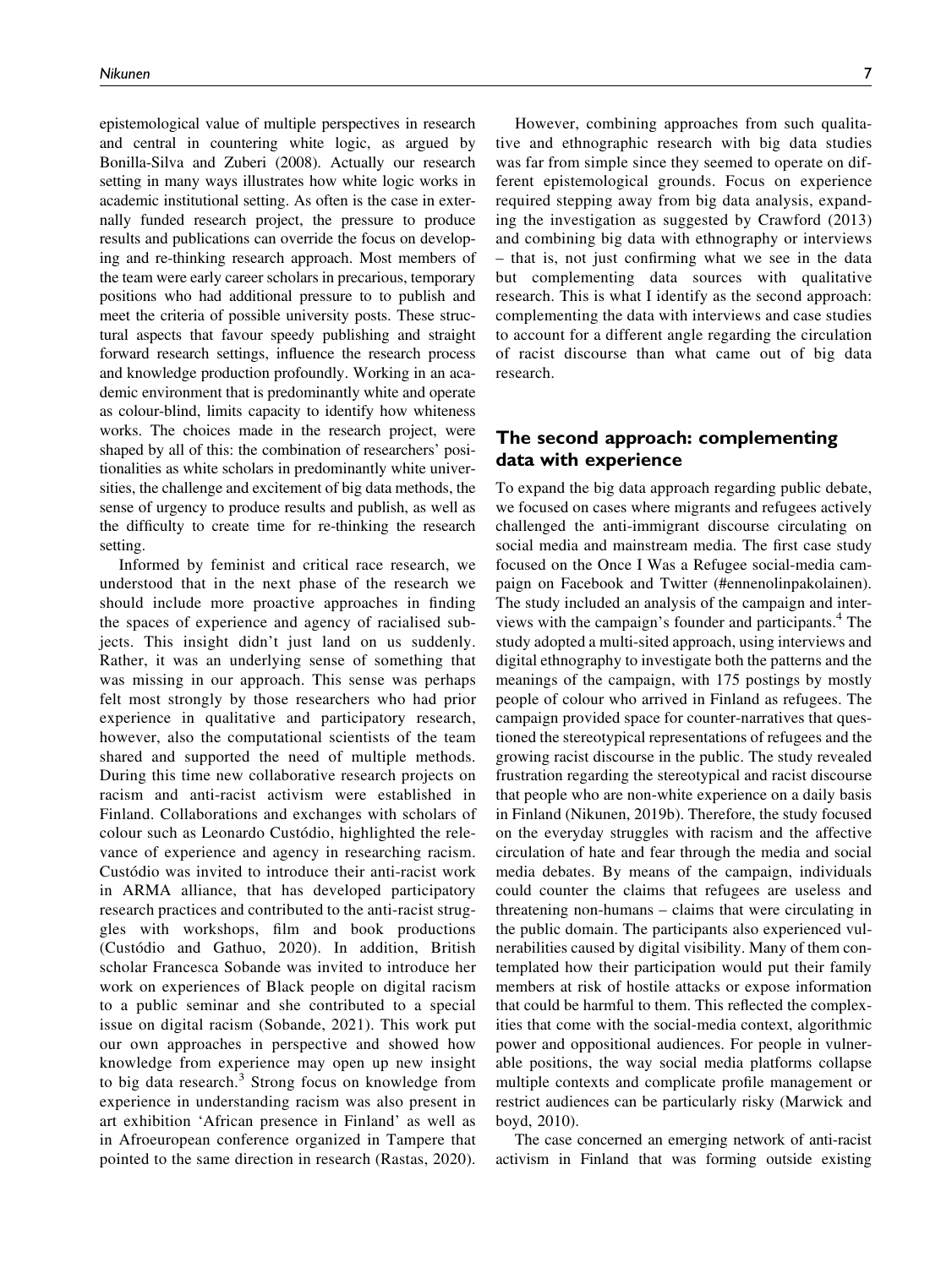political groups and organisations. However, this emerging movement was completely invisible in our big data analysis, and we would not have encountered it without research expertise in migration. This is an important way to curate and complement big data with scholars who have particular expertise and experience in the field.

Another example is making big data small (Welles, 2014) by concentrating on a particular group of 'outliers' in big data to explore the group in more detail. This approach brings visibility to groups that would otherwise be ignored and enables a deeper understanding of experiences of racist encounters and discrimination in digital space. The case study was based on the data collected from public Facebook groups by means of a custom-built tool as part of the Hybra project https://github.com/HIIT/ hybra-someloader. The data consisted of 3643 Facebook posts in four anti-racist and four overtly racist groups. Data was fully anonymized and used to explore the different dynamics between different group discussions. No direct quotes were used from the data or references to any individuals. This approach was complemented with interviews and focused on one particular public campaign, a Right to Live. This group, formed by migrant protesters from Iraq and Afghanistan and their Finnish allies, gained public attention in Finland through their on-going demonstration against deportations (Haavisto, 2020). The interview analysis<sup>5</sup> explored the different ways in which the migrant protesters and asylum seekers took part in public debates as multi-lingual 'fact providers' and 'experience experts' in the difficult and uncertain situation, for example under the threat of being deported. As in the case discussed above, this study also shows how the group faced hostility and racist attacks on social media, to the extent that they had to change the name of the group. Participants had to create new Facebook identities to be able operate without continuous attacks from antiimmigrant and overtly racist groups.

These two studies focused on the experiences of racism and showed that the people who are the targets of the debate can react, discuss and respond to it on social media. Therefore, the case studies provided counterviews to the big data picture that we had drawn from the larger datasets. They also emphasised the different contexts and agency of the racialised subjects in encountering racism and the particular vulnerabilities that the digital-media context produces in this struggle.

## The third approach: training the machine

The third approach went beyond big data studies on public communication by exploring, in the form of action research, the infrastructures and technologies of public communication with the aid of big data (Ruckenstein 2019). It used the data captured in previous case studies to intervene in and restructure the public discussion on social media and

the infrastructures that host it. This approach identified new logics of racism and discrimination, emerging due to the ways that digital media and data are used to profile and categorise participants, create different social worlds and produce the new vulnerabilities that some of the interviewed people in our research referred to. These logics are connected to the hidden structures of algorithmic profiling that organise the views, connections and flows of information in digital space. In practice, the third approach involved a study where the researchers of the Hybra project were involved in creating a hate-speech detector based on the data collected in the study (Laaksonen et al., 2020). Initiated by two NGOs, the governmental office of the Non-Discrimination Ombudsman and one software company, the study was part of a pilot project on hatespeech detection to be carried out in Finland for the municipal elections in spring 2017. The aim was to design technical infrastructures to automatically filter potential hate speech based on large social-media monitoring data and to develop measures to react to detected hate speech. A database of openly racist Finnish-language public Facebook groups was used to train the hate-speech detection algorithm. During the process, the research team discussed and reflected on the multiple challenges regarding automated hate speech detection and the unrealistically high expectations of automated hate speech detection by the officials and the NGOs.

The pilot project revealed inconsistencies connected to the automated processes that require 'rudimentary scales for classifying and a reliance on word-based approaches, while in reality hate speech is a linguistic and social phenomenon with various tones and forms' (Laaksonen et al., 2020). The researchers concluded that the standard state-of-the-art procedures in machine learning are ill-fitted to capture evolving social and contextual phenomena. In this sense, the project could not be described as an undeniable success; however, it was an eye-opener for the officials and NGOs involved in the process regarding the constraints and limitations of algorithms and automated tools and the value of human-centred practices in identifying complex, contextual phenomena, such as racism and hate speech (Laaksonen et al., 2020). Overall, the case study opened an avenue for considering how big data could be used in research projects, not just as data but as a way to explore and detect biases and mechanisms of discrimination in social-media infrastructures and to question the neutrality of big data itself (Haapoja et al., 2020).

More research needs to be done on the new forms of discrimination and doubled marginality that emerge through data-driven practices. Lack of transparency and access to public databases also increase the risks of misuse and discrimination, as argued by Brucato (2017) in the case of police killings. This third approach can highlight the ways in which data-driven platforms benefit financially from racism (Matamoros-Fernandez, 2017; Noble, 2018; Farkas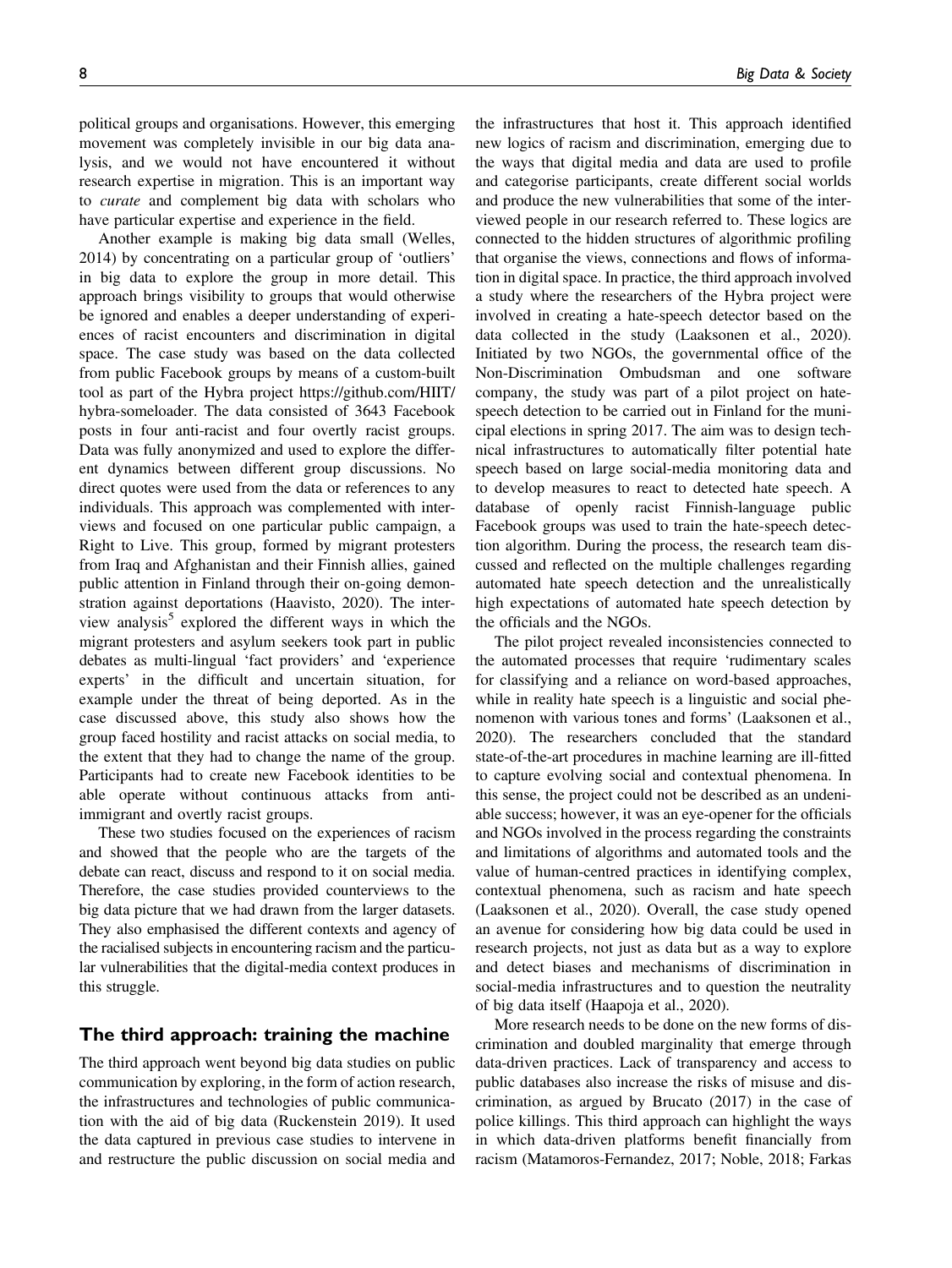et al., 2018) as well as how mechanisms of data-based marginalisation can be resisted through counter-data (Kidd, 2019) and data-justice projects (Dencik et al., 2019). Clearly, data are increasingly used as raw materials for automated decision making and management in various areas of society. This third approach reveals ways to explore and unravel the biases and inconsistencies involved in these practices.

## **Conclusions**

Racism operates in multiple ways across different contexts (Gillborn et al., 2018). In a society that is structured by racial domination, the impact of racism needs to be explored by many different indicators at the same time. While examining racist discourse in the context of migration and refugee issues, research needs to be aware of the ways in which methods may be embedded, draw on and enhance racial inequalities and, therefore, operate as white methods. Drawing on the work by Bonilla-Silva and Zuberi and Scott, the aim has been to explore the methodological challenges of big data research from the perspective of critical race studies and feminist studies.

Critical race studies feminist studies find common ground with critical data studies in pointing out some of the recurring problems with big data such as unproblematised categories and biased and decontextualised data. They emphasize the importance of contextualisation and mixed methods for a more nuanced understanding of experiences and the conditions that shape experience. This paper argues that while big data provides possibilities to identify the dynamics and networks of racism, it has major challenges in understanding issues connected with inequalities and the experience of marginalised subjects that usually require different epistemological approaches.

The three approaches introduced in this paper to explore racism in the context of refugee debate are epistemologically different. The first approach of big data analytics points out the dominant power relations and the circulation of racist discourse by using an inductive approach. It relies on the dominant data structures, thus leaving its possible biases unquestioned. The second approach of complementing big data with qualitative case studies, ethnography and small data emphasises the experience and agency of racialised subjects as valuable reflective knowledge while also understanding that knowledge from experience should avoid essentialist re-categorizing. The third approach of unravelling the new logics of racism questions the epistemological basis of big data by revealing the ways that discrimination may be embedded in big data production and in the use of data for machine learning.

What can we learn from these case studies and their epistemic differences? How insights from critical race studies and feminist studies can be incorporated to enhance big data methodologies?

The first approach points out the need to open up data for reflexive interrogation of categories and possible built-in biases, as argued in critical race studies. This means that evaluating datasets is crucial for understanding the nature of data and whose views are presented through data. What kind of knowledge interest the composition of data serves? What do we want to understand and why? The first approach also showed the importance of careful conceptual work together with coding: eventually the decision to explore how racism was debated and defined, stemmed from the understanding of the contested nature of the term, as discussed in critical race studies.

One of the main lessons learned concerned the emancipatory importance of agency and the ethical value of antiracist action in this particular research topic. In the context of marginalization, knowledge from experience can offer valuable insight on the structures, sites and experiences of racial injustice. Therefore it is important to actively expand the research scope for example, to recognise the agency of those who are at the centre of the inquiry and provide space for collaboration with scholars of colour if they are not already included in the research team.

In terms of exploring knowledge from experience, the main challenge is how to incorporate knowledge from experience to big data studies in an anti-essentialist way: how to allow complexity of categories and multiplicity of experience in such research setting? Patterns of inequalities exist but they may operate in different ways in different contexts. Research needs to explore these differences and by doing that, also point out the complexities of social categories.

One way to do this is to move from big data set towards deeper, more contextualized, qualitative approach to shed light on the complexities within and across experience as the second approach showed. Another way is to curate big data from the beginning with different insights from experience, instead of starting from the main stream media and main social media datasets. These insights can inform the different ways in which racism is experienced in different sites and responded to by different racial minorities and groups.

The fact that anti-racist approaches are not in the centre of social scientific tradition and big data studies reflect problems pointed out by Bonilla-Silva and Zuberi (2008). They appear regularly as additional or marginal questions, often reacted to in the course of research rather than in the beginning or are dealt with tokenistic manner. All case studies in this paper highlight the significance of academic institutional context for anti-racist research and for countering white logic. Without emphasis on diversity and its' epistemic value in research it may be difficult to recognize institutional racism and the ways in which it becomes embedded in research. To be able to produce nuanced and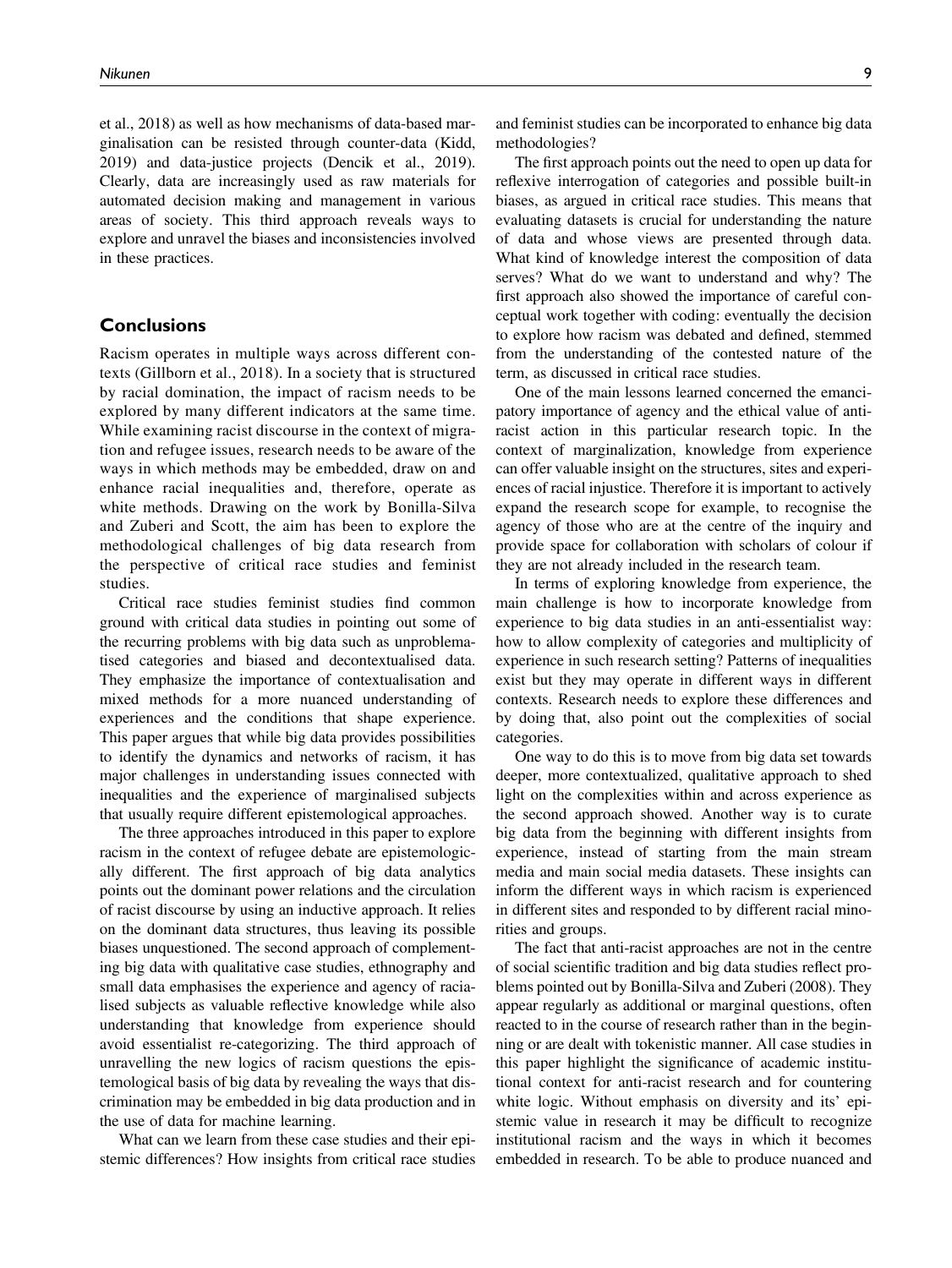reflexive research is also greatly connected to these conditions of the research. The growing demands of efficiency, speedy publishing, precarious research positions and structural racism in academia, are part of the capitalist white logic, that work against complexities, time-consuming multiple methods, errors, trials, dialogue and collaborations all needed in careful multidisciplinary research to capture the different dimensions of complex phenomenon, such as racism. The use of big data in above mentioned research economy context, adds the tendency to favour decontextualized data from mainstream datasets with fixed categories, without time and space to explore, question and challenge. It follows that it becomes difficult to reflect and react on the epistemological limitations of ones' own research and therefore to be able to combine and develop methods that originate from different disciplines with different epistemological grounds.

No single method can answer or solve all our problems. We need multiple approaches to account for the different articulations of racial power (Chakravartty et al., 2018) and develop computational methods to study racism; this cannot be done without the approaches from critical race studies that can enhance big data studies by offering ways to combine knowledge from experience in an antiessentialist manner with contextual analysis of the wider social relations, political cultures and technological conditions that shape and enhance racism in society.

#### Acknowledgments

I would like to thank Leonardo Custódio, Matti Nelimarkka, Salla Maria Laaksonen, Jesse Haapoja, Camilla Haavisto, Jenni Hokka, Mervi Pantti, Reeta Pöyhtäri, Juho Pääkkönen and Gavan Titley for their comments and valuable work preceding this article. I would also like to thank Minna Ruckenstein and the anonymous reviewers for their insightful comments.

#### Declaration of conflicting interests

The author(s) declared no potential conflicts of interest with respect to the research, authorship, and/or publication of this article.

### Funding

The author(s) disclosed receipt of the following financial support for the research, authorship, and/or publication of this article: This work was supported by the Academy of Finland (grant number 295948).

## ORCID iD

Kaarina Nikunen **b** <https://orcid.org/0000-0002-5747-4093>

#### Notes

1. Scholars have been critical to refer to the arrival of 1,3 million migrants in Europe as European crisis, since the conditions had been building up years and affected more profoundly countries outside Europe (Nikunen, 2019a).

- 2. While racism in Finland is often discussed in context of increased migration from 1990s, structural racism has long history in discrimination against Roma and Samí minorities and people of colour (Seikkula, 2019). Finland does not keep official statistics on race and ethnicity. Instead statistics categorize according to language, country of birth and descendanry. Largest ethnic minorities originate from Russia, Estonia, Sweden, Iraq and Somalia. All foreign born residents comprise around 7% of the population ([https://www.stat.](https://www.stat.fi/tup/suoluk/suoluk_vaesto_en.html)fi/tup/ [suoluk/suoluk\\_vaesto\\_en.html\)](https://www.stat.fi/tup/suoluk/suoluk_vaesto_en.html).
- 3. The project wanted to hire Custódio in 2019, however due to university merge in Tampere the administrative hiring process prolonged and frustrated both the project leader and Custódio. During this time Custódio was granted with post-doctoral fellowship in another university. This is a mundane example of the fragility of critical race studies and multidicsiplinary collaboration in academic institutions in the face of institutional changes.
- 4. The interviews were anonymised, and the participants were referred to in terms of gender and age.
- 5. The interview data was anonymised and analysed with Atlas.ti programme.

## **References**

- Ahmad A (2020) When the name matters: An experimental investigation of ethnic discrimination in the Finnish labor market. Sociological Inquiry 90(3): 468–496. doi[:10.1111/soin.12276.](https://doi.org/10.1111/soin.12276)
- Andreassen R (2014) The search for the white nordic: Analysis of the contemporary New nordic kitchen and former race science. Social Identities 20(6): 438–451.
- Andrejevic M (2020) Automated Media. London: Routledge.
- Awan I (2016) Islamophobia in Cyberspace. Hate Crimes Go Viral. London: Routledge.
- Baym N (2013) Data not seen: The uses and shortcomings of social media metrics. First Monday 18: 10.
- Benjamin R (2019) Captivating Technology. Durham: Duke University Press.
- Blei DM (2012) Probabilistic topic models. Communications of the ACM 55(4): 77–84.
- Bonilla-Silva E and Zuberi T (2008) Toward a definition of white logic and white methods. In: Zuberi T and Bonilla-Silva E (eds) White Logic, White Methods: Racism and Methodology. Rowman & Littlefield pp: Plymouth, 3–27.
- boyd D and Crawford K (2012) Critical questions for Big data: Provocations for a cultural, technological and scholarly phenomenon. Information, Communication & Society 15(5): 662–679.
- Brock A (2012) From the blackhand side: Twitter as a cultural conversation. Journal of Broadcasting and Electronic Media 56(4): 529–549. https://doi.org/10.1080/08838151.2012.732147.
- Brucato B (2017) Big data and the new transparency: Measuring and representing police killings. Big Data & Society 4(1): 1–5.
- Bulmer M and Solomos J (2004) Introduction: Researching race and racism. In: Bulmer M and Solomos J (eds) Researching Race and Racism. London: Routledge, 1–15.
- Buolamwini J and Gebru T (2018) Gender shades: Intersectional accuracy disparities in commercial gender classification. Proceedings of Machine Learning Research 81: 1–15.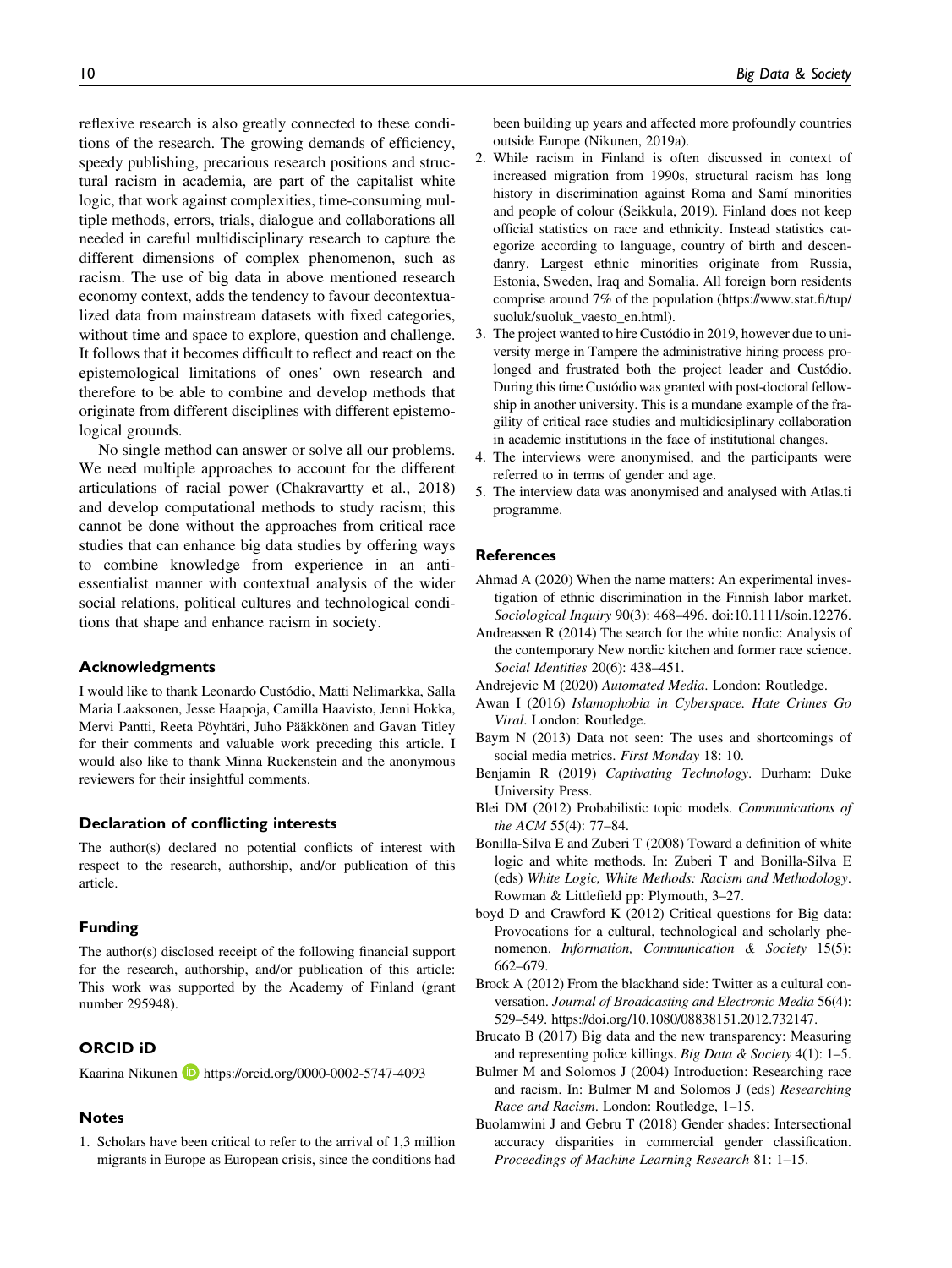- Burrows R and Savage M (2014) After the crisis? Big data and the methodological challenges of empirical sociology. Big Data & Society 1(1): 1–6.
- Chakravartty P, Kuo R, Grubbs V, et al. (2018) #Communi cationsowhite. Journal of Communication 68(2): 254–266.
- Chouliaraki L and Stolic T (2016) Rethinking media responsibility in the refugee "crisis": A visual typology of european news. Media, Culture & Society 39(8): 1162–1177.
- Clark M (2020) Black twitter: Building connection through cultural conversation. In: Rambukkana N (eds) Hashtag Publics: The Power and Politics of Discursive Networks. New York: Peter Lang, 205–217.
- Constanza-Chock S (2020) Design Justice. Community-Led Practices to Build the Worlds We Need. Cambridge: MIT Press.
- Cooky C, Linabary J and Corple D (2018) Navigating big data dilemmas: Feminist holistic reflexivity in social media research. Big Data & Society 5(2): 1–12.
- Crawford K (2013) The hidden biases in big data. Harvard Business Review. April 2013.
- Crawford K, Miltner K and Gray ML (2014) Critiquing big data: Politics, ethics, epistemology. International Journal of Communication 8: 1663–1672.
- Custódio L and Gathuo M (2020) Connections with paulo Freire's Legacy in anti-racism media activist collaboration in Finland. Commons. Revista de Comunicación y Ciudadanía Digital 9(2): 133–158.
- Daniels J (2015) My brain database doesn't see skin color". colorblind racism in the technology industry and in theorizing the Web. American Behavioural Scientist 59(11): 1377–1393.
- Daniels J (2018) The algorithmic rise of the 'alt-right.'. Contexts 17(1): 60–66.
- Dencik L, Hintz A, Redden J, et al. (2019) Exploring data justice: Conceptions, applications and directions. Information, Communication & Society: Data Justice 22(7): 873–881.
- Du Bois WEB (2003) /1920) The Souls of White Folks. In Darkwater: Voices From Within the Veil. By W. E. B. Du Bois, 55–74. Amherst: Humanity Books.
- Dyer R (1997) White: Essays on Race and Culture. London: Routledge.
- Essed P (2004) Naming the unnameable: Sense and sensibilities in researching racism. In: Bulmer M and Solomos J (eds) Researching Race and Racism. London: Routledge, 119–133.
- EU-Midis II (2018) Second European Union Minorities and discrimination survey: Being clack in EU. European Union agency for fundamental rights. Luxembourg: European Union.
- Farkas J, Schou J and Neumayer C (2018) Cloaked facebook pages: Exploring fake islamist propaganda in social media. [New Media & Society](https://doi.org/10.1177/1461444817707759) 20(5): 1850–1867. [https://doi.org/10.](https://doi.org/10.1177/1461444817707759) [1177/1461444817707759.](https://doi.org/10.1177/1461444817707759)
- Ferra I and Ngyen D (2017) Migrant crisis: "tagging" the european migration crisis on twitter. Journal of Communication Management 21(4): 411–426.
- Frankenberg R (1993) White Women, Race Matters: The Social Construction of Whiteness. Minneapolis: University of Minnesota Press.
- Gangadharan S (2012) Digital inclusion and data profiling. First Monday 17(5–7).
- Garner S (2007) Whiteness. An Introduction. London & New York: Routledge.
- Gillborn D, Warmington P and Demack S (2018) Quantcrit: Rectifying quantitative methods through critical race theory. Race Ethnicity and Education 21(2): 158–179.
- Haapoja J, Laaksonen S and Lampinen A (2020) Gaming algorithmic hate-speech detection: Stakes, parties, and moves. [Social](https://doi.org/10.1177/2056305120924778) [Media and Society](https://doi.org/10.1177/2056305120924778) 6: 2. [https://doi.org/10.1177/](https://doi.org/10.1177/2056305120924778) [2056305120924778](https://doi.org/10.1177/2056305120924778).
- Haavisto C (2020) Impossible Activism and the Right to be Understood: The Emergent Refugee Rights movement in Finland. In O. C. Norocel et al. (eds.), Nostalgia and Hope: Intersections between Politics of Culture, Welfare, and Migration in Europe, IMISCOE Research Series, https:// doi.org/10.1007/978-3-030-41694-2\_11.
- Hand M (2014) From cyberspace to dataverse: Trajectories in digital social research. In: Hillyard S and Hand M (eds) Big Data? Qualitative Approaches to the Digital Research. Emerald: Bingley, 1–30.
- Hargittai E (2015) Is bigger always better? Potential biases of big data derived from social network sites. The ANNALS of the American Academy of Political and Social Science 659: 63– 76. https://doi.org/10.1177/0002716215570866.
- Harju A (2018) Suomi24-keskustelut kohtaamisten ja törmäysten tilana. Media & Viestintä 41(1): 51–74.
- Hegde RS and Shome R (2002) Postcolonial approaches to communication: Charting the terrain, engaging the intersections. Communication Theory 12(3): 249–270.
- Horsti K (2008) Europeanization of public debate: Swedish and Finnish news on African migration to Spain. Javnost–The Public 15(4): 41–54.
- Hübinette T and Tigerwall C (2009) When racism becomes individualised: Experiences of racialisation among adult adoptees and adoptive parents of Sweden. In: Keskinen S, Tuori S, Irni S and Mulinari D (eds) Complying with Colonialism. Gender, Race and Ethnicity in the Nordic Region. Farnham: Ashgate 119–135.
- Iliadis A and Russo F (2016) Critical data studies: An introduction. Big Data & Society 3(2): 1–7.
- Isoaho K, Moilanen F and Toikka A (2019) A big data view of the european energy union: Shifting from 'a floating signifier' to an active driver of decarbonisation? Politics and Governance 7(1): 28–44.
- Jacobi C, Atteveldt W and Welbers K (2016) Quantitative analysis of large amounts of journalistic texts using topic modelling. Digital Journalism 4(1): 89–106.
- Kennedy H and Moss G (2015) Known or knowing publics? Social media data mining and the question of public agency. Big Data & Society 2(2): 1–11.
- Keskinen S (2018) The crisis of white hegemony, neonationalist femininities and antiracist feminism. Women's Studies International Forum 68(May-June): 157–163.
- Kidd D (2019) Extra-activism: Counter-mapping and data justice. Information Communication and Society 22(7): 954–970.
- Laaksonen S, Pantti M and Titley G (2020) Broadcasting the movement and branding political microcelebrities: Finnish anti-immigration video practices on YouTube. Journal of Communication 70: 2.
- Laaksonen S-M, Haapoja J, Kinnunen T, et al. (2020) The datafication of hate: Expectations and challenges in automated hate speech. Frontiers in Big Data 3: 3.